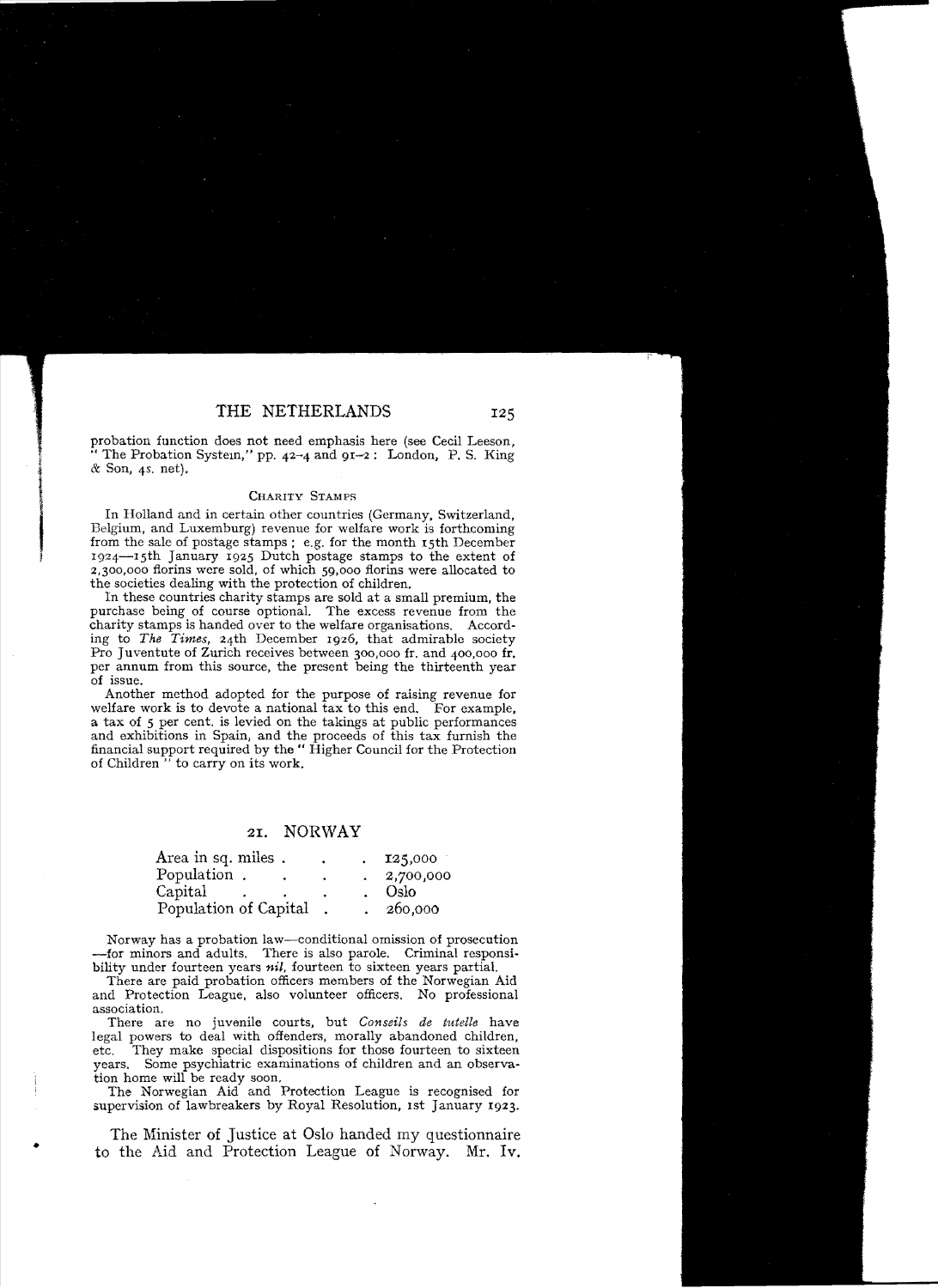$\mathbb{F}$ 

Rummelhoff kindly sent the answers given below in English under date 24th August I926, on behalf of the League. He was also kind enough to send particulars as to various aspects of the League's activities. These are given under the title " The Objects of our Organisation."

In addition a eonsiderable amount of valuable literature was enclosed, for which I return sincerest thanks. A brief abstract of Mr. Conrad Falsen's pamphlet on " Norwegian Care-taking Societies " is also included.

1. Yes, we have a probation law, viz.

2. The Criminal Law, pars. 52-4, and the Criminal Procedure Law, pars. 85 and 87. The "Regler," published by the Department of Justice with reference to a Royal Resolution of 26th January 1923, gives further information.

4. Young offenders are placed on probation under our society—the Aid and Protection League of Norway—a special superintendent being appointed for them **in** each individual case.

S. The salaries of the probation officers are paid by our united societies. The salaries are sanctioned by the Department of Justice.

6. Yes. There is a scheme for investigations to ascertain the mental, physical, etc., condition of the offender.

7. There are no clinics (mental and physical) directly attached to the court. Nor have our societies such clinics, but in each individual case we apply to competent assistance.

8. The examinations take place before the trial.

9. The use of intelligence tests has not yet become universal, but they are occasionally used. The Norwegian psychiatrists frequently make use of the tests of Binet-Simon with the modification of Terman.

10. A psychiatrie clinic in Oslo, direeted by the University Professor for Psychiatry, is to be opened shortly. It will also be used for the mental observation of young offenders~ Generally such mental observation takes place at the lunatie asylums.

II. There is no special educational course of study for training probation officers. Of the present and earlier officers, some have theological training, or have passed other examinations, e.g. in jurisprudence or politica! economy. A few are trained in nursing the sick, etc.

I2. Our societies (the Norwegian Aid and Protection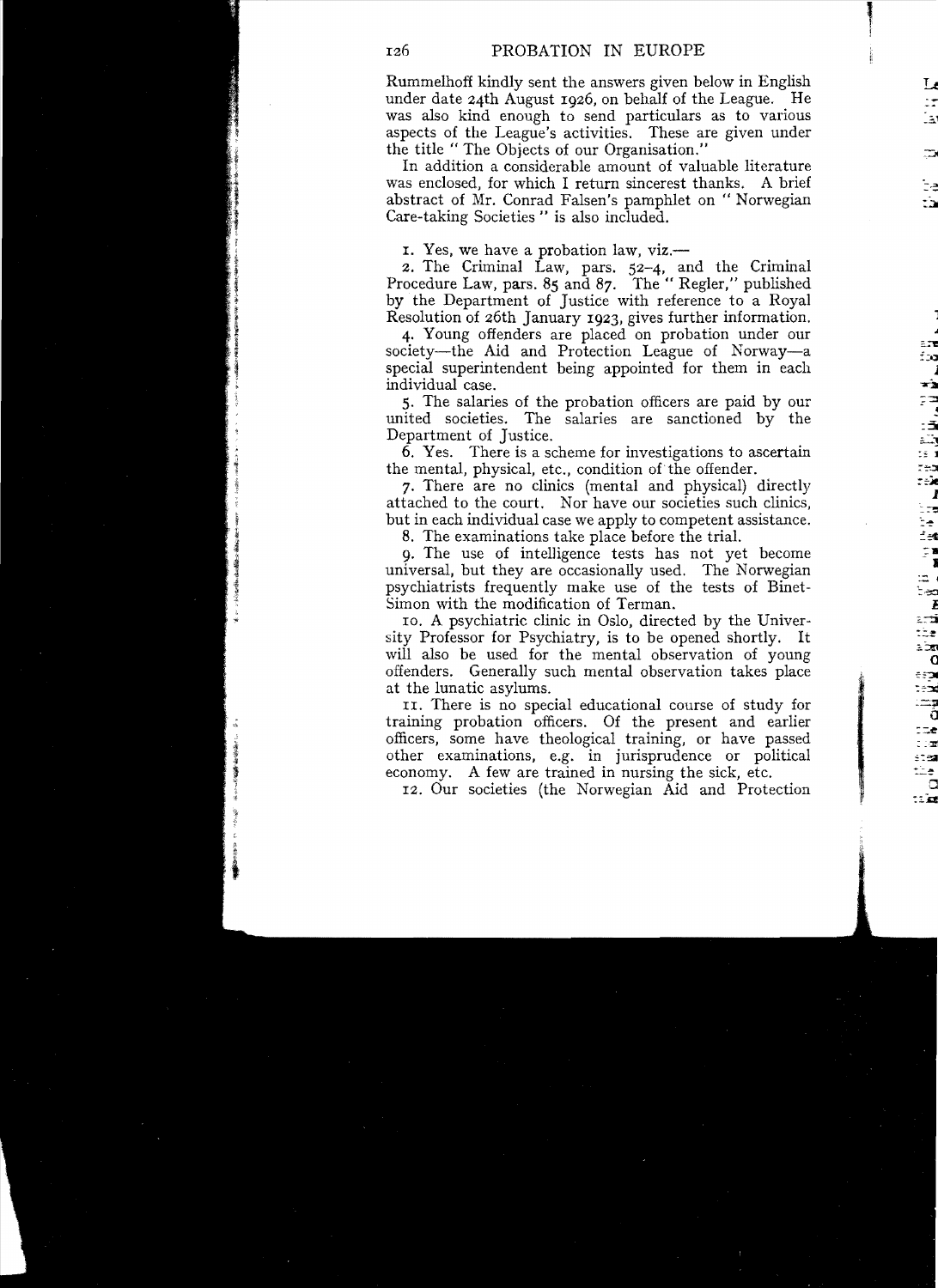League) have had occasion to suggest that the grand jury or the judge make an order for mental examination of the lawbreaker.

13. We have no association of probation officers, but meetings are often held.

I4. There are eighteen fuIl-time paid probation officers; besides them, ten officers with limited hours of labour. In the country and small towns the officers are unpaid.

(signed) Iv. RUMMELHOFF.

## SUPPLEMENTARY INFORMATION

## THE OBJECTS OF OUR ORGANISATION.

The Aid and Protection League of Norway, are the following:  $Aid$  Work.-Convicts discharged from prisons and penitentiaries are assisted to work, toois, materiais, travelling money, lodging, food, clothing, etc., on the principle ' help to self-help.

Family Aid.-Support and other alimony is granted to families whose breadwinners are in prison or penitentiaries, so that the punishment shall not be detrimental to their families' existence.

*Supervision* of young lawbreakers who are bound over as first offenders, or in whose case prosecution has been withheld condition-By a Royal Resolution of 26th January 1923 our organisation is recognised for carrying on such supervision. Our society is also recognised by the Government to have supervision of convicts released on probation (i.e. parole).

*Investigations* of the personal circumstances of the young lawbreakers in order to get the fullest possible information which will be of importance to the public prosecutor and to the courts in determining how to deal with the offender in each single instance (punishment, education, etc.).

*Work on behalf of neglected young peoPle,* who, without having been in conflict with the law, may be expected and are in danger of becoming so if they are not assisted in ample time.

*Education Work.-By* wayof distributing pamphlets and booklets. articles in newspapers, lectures, etc., people at large are informed of the work done by the Aid and Protection Societies in Norway and abroad.

Our society lays the greatest stress upon preventive measures, especially concerning young lawbreakers. The choice of superin. tendents and investigators we recognise as a question of great importance.

Our organisation is a private, self-dependent society with sixtyone subsections all over the country. It receives considerabie contributions from the State and from several townships, and is in steady touch with the public authorities, especially the tribunals, the grand jury and the police.

Children and young persons under sixteen years are in our country taken care of by " Welfare-of-Children Councils."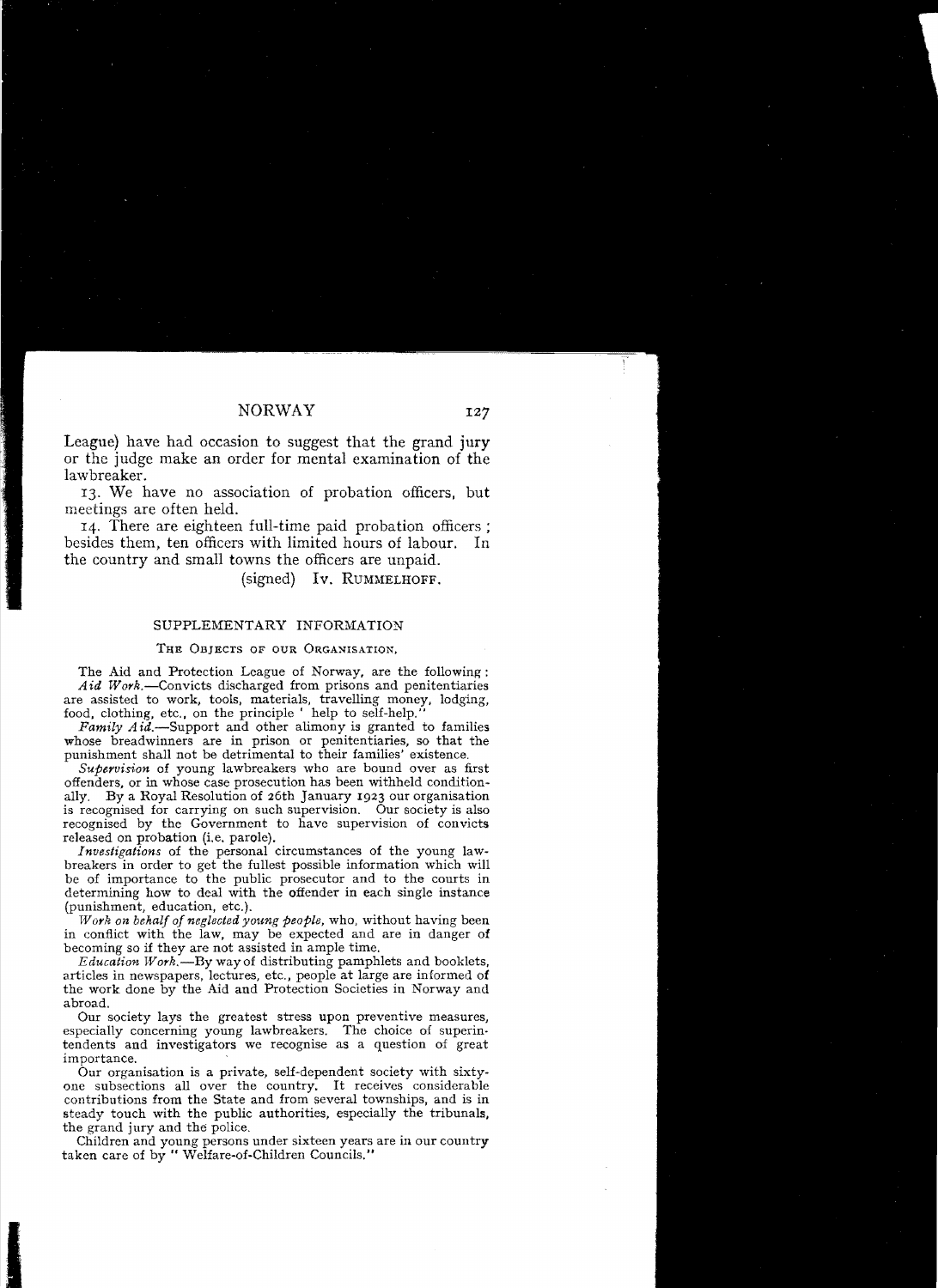The following is a brief digest of Conrad Falsen's pamphlet "Norwegian Care-taking Societies."

During the last century the acknowledged right of the community to proceed against lawbreakers has been opposed by another idea: the care-taking of prisoners. As long as public authority tolerated revenge and retaliation there was no room for any institution like the care-taking societies of our days. The public now claims its share of the activity appertaining to tribunals and prisons. This is just and of great importance. It creates a much larger sense of responsibility in those who make the laws by which the offenders are judged, and still more in those responsibile for the way in which the culprit, in the most difficult period of his life-in prison-is to live, and be regenerated into a social being. To bring about a live, and be regenerated into a social being. happy result, it is necessary to effect an intensive and comprehending co-operation between the legislative powers, the administrative authorities, the law-courts, and above all the great public. From a private charitable work the care-taking society has grown into a powerful soeial factor.

je poznatelje poznatelje poznatelje poznatelje poznatelje poznatelje poznatelje poznatelje poznatelje poznatel<br>Delivanje

An ordinance of 9th August 1754 stipulated that released prisoners must repair to the place or region whence they had come, and take up work there. Prisoners from the houses of correction were provided with passports for therr native place, and, according to a memorandum from the Chancellor's Office of 6th June 1795, were paid 4 skillings (4d.) for every mile  $*$  they had to get there. In addition to this they were allowed the proceeds of their work in the correction house, and in case of need they were given the most indispensable clothing. The usage was a little different in the penitentiaries, the convicts getting passports for any place they wanted.

In 1849 was founded " The Society for Care-taking and Protection of Criminals released from the Prisons of Kristiania." \Vith this society a serious care-taking work was taken up in our capital, and carried on with great energy.

It is a fact worthy of note that from the very beginning they knew and employed " surveyors " or " supervisors," as they were then called.

In 1875 a special administrative division for the prisons was established in the Department of Justice, under the name of "Fængselsstyrelsen" (Executive Committee of Prisons). Particular attention was now given to the further development of the care-<br>taking work.

On zznd January 1877 the first governmental grant was given to this work, and in 1878 the societies received their first State subvention of  $2,400$  kroner. For the financial year of 1919-20 the subsidy to the Union is estimated at 50,000 kroner.

The great reforms in the criminal laws brought about by the " omission of prosecution by the Crown " and the probation system called for an invigorated and wcll-centralised care-taking movement. Tbe work of supervision had to be organised and adjusted to modern requirements.

Tbe probation idea originating in America gained ground rapidly in Europe. \Ve find it in Switzerland, Austria and Germany.

 $*$  r Norwegian mile  $= 6$  English miles.

128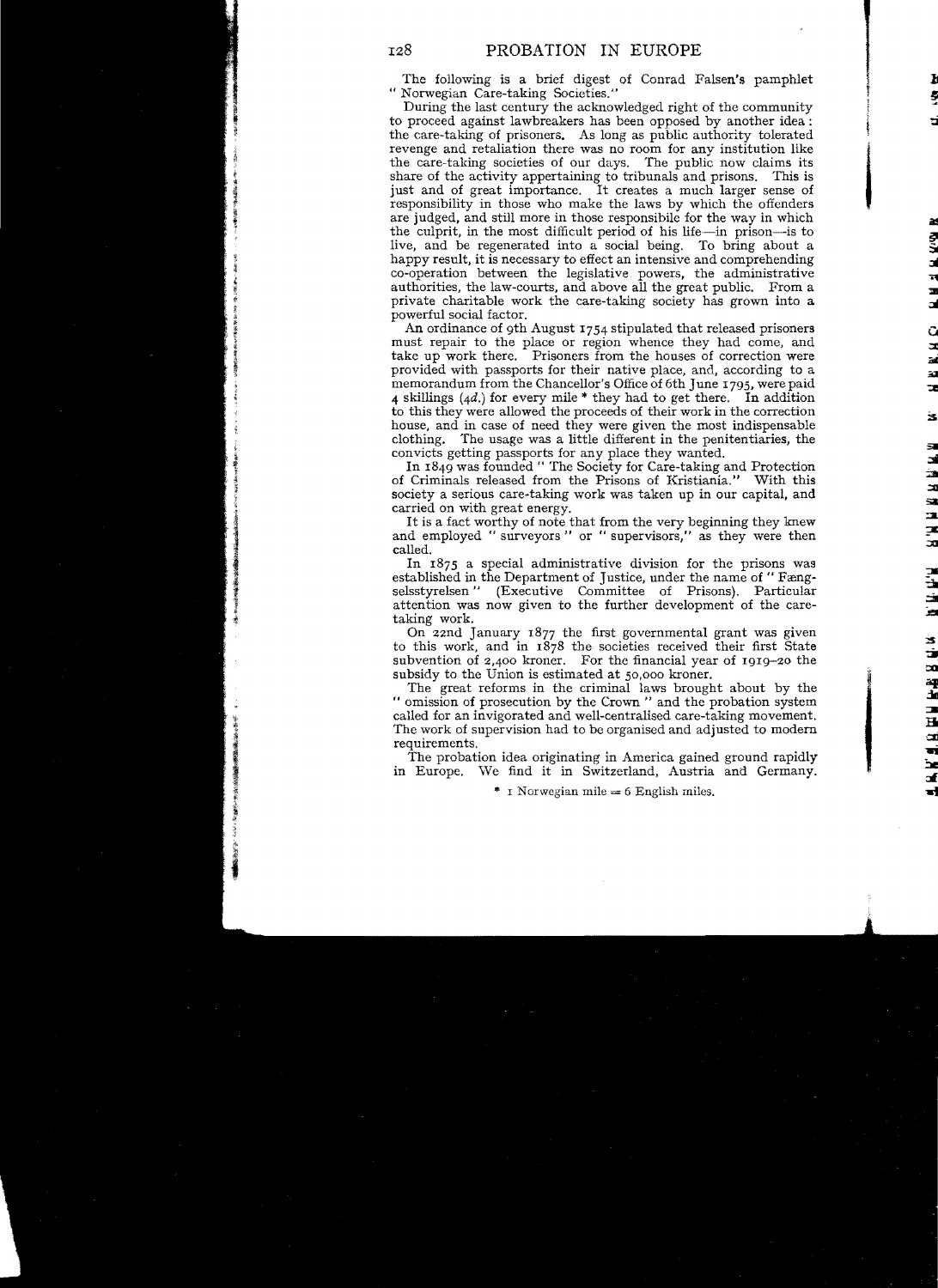It spread swiftly to the Netherlands and England. In Denmark it gave rise to "Fængselshjelpen," and in Sweden to the great union of Skyddsvarnet." Everywhere the great importance of the probation system was realised.

In tbis country it was initiated by the two Kristiania societies.

The defects in our care-taking work were found to be ;

(1) It was insufficiently known.

(2) The societies were few in number.

 $(3)$  The associations were without any central management.

On 30th and 31st March 1917 delegates from all the associations assembied in Kristiania, and founded " De Norske Forsorgs-foreningers Lansforbund" (National League of Norwegian Care-taking Societies). A Care-taking Office was resolved upon to act as a board of administration to the work. It lies with this Office to find surveyors, and to keep the card-system roll of those protected by the unions. According to this roll,  $7,200$  persons have been taken care of during the period  $1914-18$ .

A bill passed on 15th July 1919 made alterations in the Penal Code and the criminal procedure to the effect that conditional condemnation and omission of prosecution by the Crown were admitted, provided that " the offender submits to the supervision and prescripts of an association founded for the purpose of superintending offenders, and licensed by the King."

The National League has applied for this royal approbation, and is prepared to undertake the great task involved in the licence.

The work of the League comprises: general information, enquiries, supervision, relief of prisoners, management of an employment office and entertainment homes. It is a work centring on the individual offender. We follow each of them, watching his conduct, coming to his aid, supporting him. We try by every means to save him. We enquire into his family relations and his previous life in order to form an idea of his sodal milieu. If he runs into evil practices, we try new means of rescuing him; we never lose courage.

The League has brought before the Government a petition that a preliminary enquiry may be admitied, alongside that of the police, thus enabling the League to collect information about the subjective circumstances that may have influenced the individual criminal and led him into conflict with the law.

This may be done in the following way: In every case where there is any question of omission of prosecution or conditional condemnation, the unions are given a duplicate of the indictment and of the contingent communications. The person charged with the enquiry approaches the criminal and takes bis statement. This must be done whether the offender is at large or in custody. The person making such enquiry must therefore have access to the prison-houses. He collects all the information relevant to a fair judgment of the criminal in question. He communicates with the culprit's family, with his employer, with the school people, etc. At the same time he tries to get work for him and to find persons willing to take charge of him. Then the record is sent to the Treasury or the tribunal which decides on the fate of the accused party.

9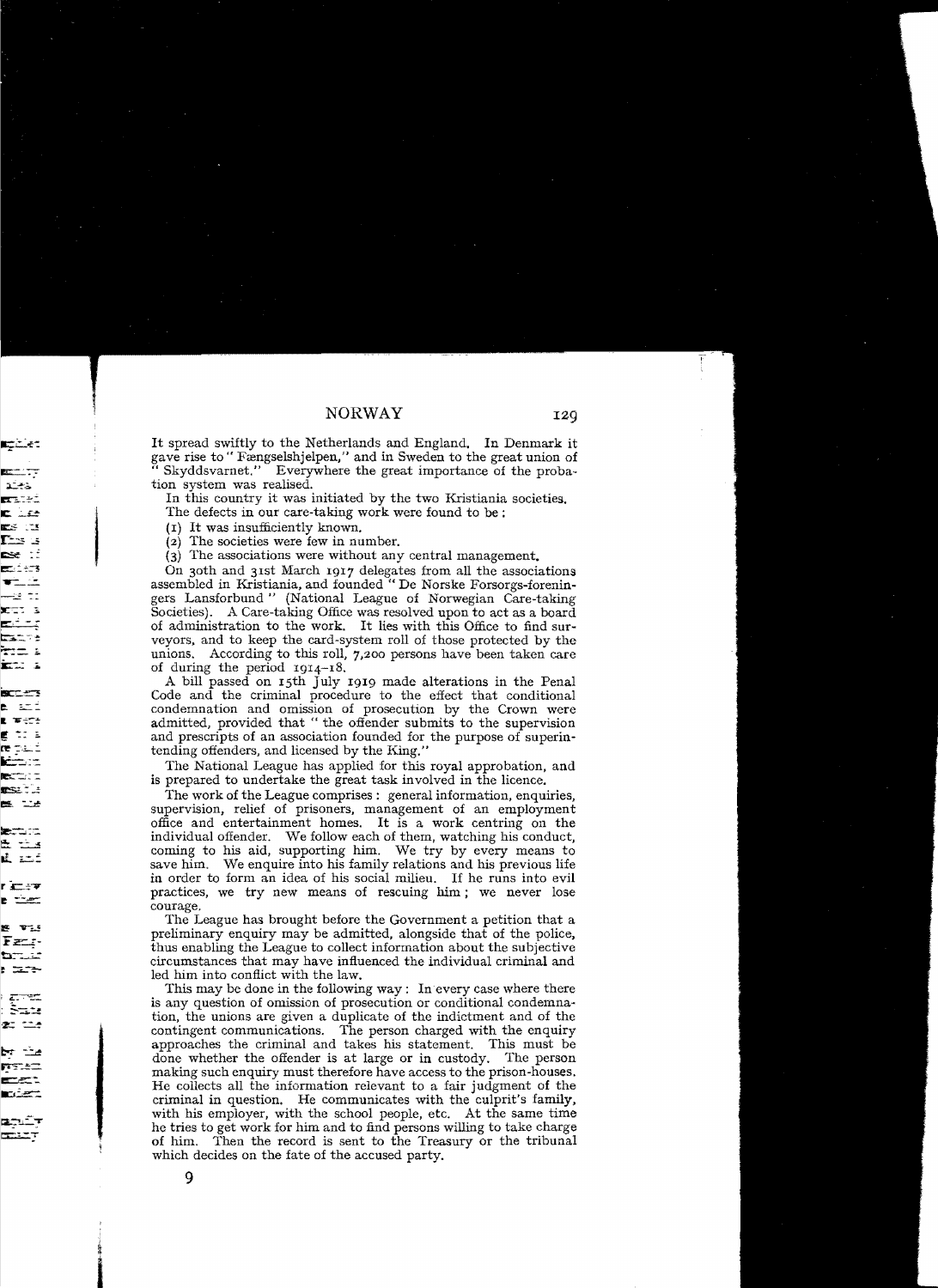Supervision may be resorted to in four instances : in the case of omission of prosecution, of conditional condemnation, of trial discharge, and of pardon.

The first two instances were instituted by alterations in the Penal Code of 15th July 1919. These laws now add to the omission of prosecution and the conditional condemnation, the surveillance as a The offender is guaranteed a discreet supervision by persons he can fully rely on and put trust in.

In the case of a trial discharge the superintendence of the offender, as a matter of course, ought to be left entirely to the care-taking societies. It is actually in the hands of the police. This is inefficacious, for the police are more than sufficiently occupied on their ordinary business. It is therefore a great task to set to the caretaking unions to take up this superintendence and to replace the police by special surveyors attached to the associations.

We also intend to take charge of the convicts on leave. According to par. 20 of our Constitution, the King has the prerogative of pardoning criminals after their conviction. No provision of the fundamental law is needed to adopt superintendence of the pardoned offenders. When the King has the right of giving full pardon to an individual, it results from the nature of the case that he can do the lesser thing: pardon him on condition that, for a fixed period, he submits to the supervision of a care-taking society. By surveyor we mean a man or woman who volunteers to look after the misdemeanant, to be his friend and counsellor.

One of the principal aims of the care-taking movement is to establish entertainment-homes all over the country. These establishments must not be too large, and must be open to men and women separately. Here all persons in the charge of the unions must be housed till they can be provided with permanent lodgings.

The labour employment work is one of the chief branches of the care-taking system, as it helps to procure permanent work for exconvicts and other offenders. If convicts have no trade the union may contribute towards their training. Further, considerable money loans have been granted, most of which have been refunded. In 1918 the Bergen union spent on footgear and clothes a sum of *6,841/65* kroner; of this amount, 6,296/55 kroner has been repaid.

We also exert ourselves to send as many offenders as possible out to sea, or to work in the woods and fields, in order to keep them away from the dangers and temptations of the towns.

To one branch of our activity too little attention has hitherto been given: the work of helping the families of the offenders.

It remains an open question whether the work outlined above ought not to fall under the State and be in our charge. Personally I do not think so. The task is a too individual one, and must be planned out in more free forms than the machinery of State permits. But this fact must not be allowed to lessen the responsibility of the Society for this work. The State must at any moment, through governmental grants, see that the work is carried on properly.

If that is done, the care-taking work will develop into what it is intended to be: a means of stemming the great flow of offenders that every year swell the ranks of our criminals. At the same time